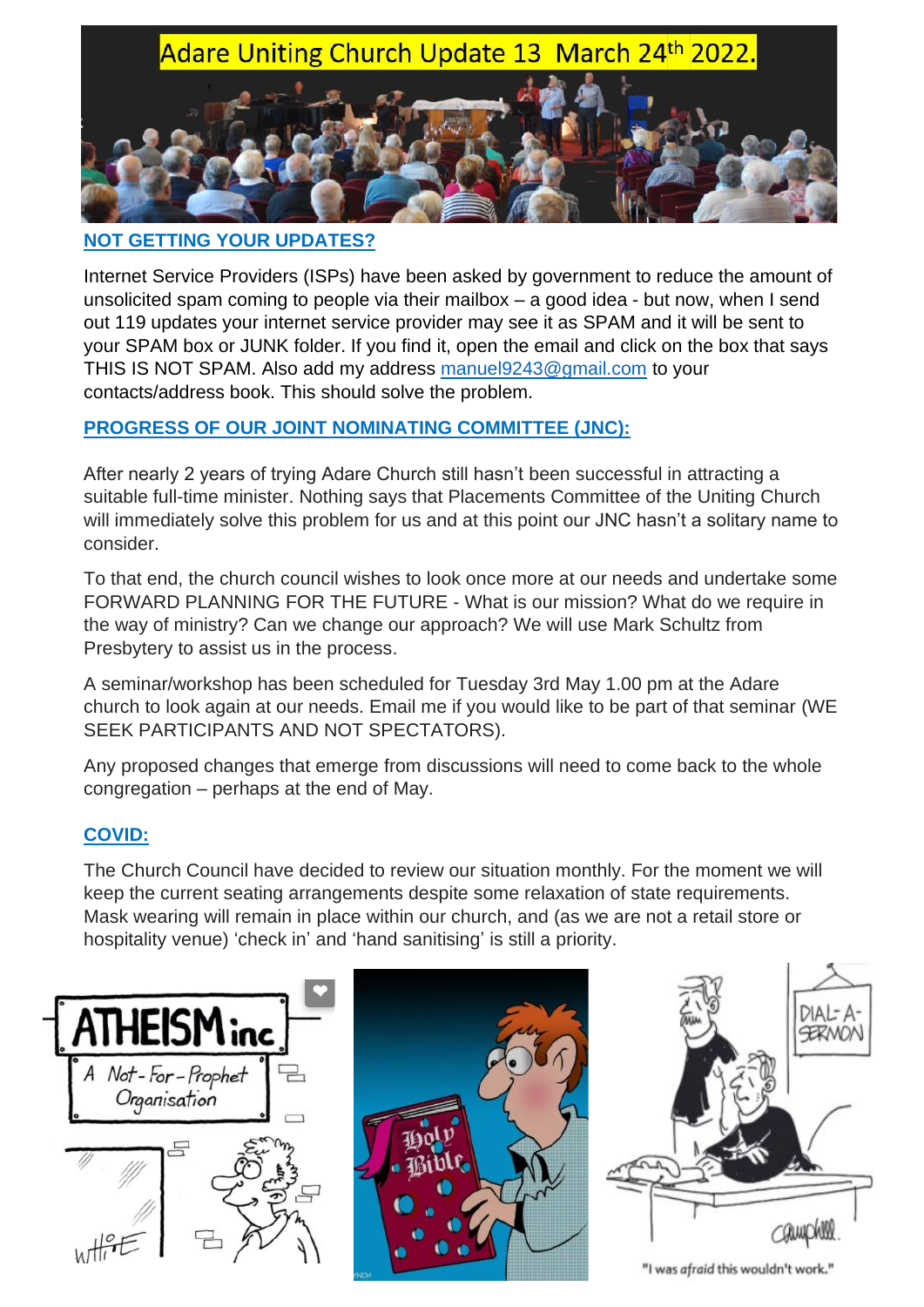|                   | <b>Wedding Anniversaries</b> |            |
|-------------------|------------------------------|------------|
| <b>Butler</b>     | Anthea & Graeme              | 06/04/2008 |
| Secomb            | Eric & Val                   | 07/04/1962 |
| Basham            | Ann & Kym                    | 27/04/1974 |
| <b>BIRTHDAYS:</b> |                              |            |
| Forth             | Peter                        | 25/03      |
| Field             | Margie                       | 26/03      |
| Harkness          | Pam                          | 27/03      |
| Hubbard           | John                         | 27/03      |
| Sprigg            | Jill                         | 28/03      |
|                   |                              |            |
| Overall           | Ronda                        | 02/04      |
| <b>Moss</b>       | Peter                        | 07/04      |
| Grear             | Jon                          | 11/04      |
| Slade             | Jaelene                      | 13/04      |
| Williams          | Dennis                       | 14/04      |
| Grear             | Emily                        | 16/04      |
| Harkness          | Robert                       | 16/04      |
| Sprigg            | Rod                          | 16/04      |



Congregation Chairperson, Graeme Schwartz, thanks Rev Trevor Klar for his contribution to the Adare Uniting Church. (Picture Ruth Williamson)

# **COVID ALERT:**

Covid is with us and a number of our members have contracted the virus. Quarantine and close contact isolation requirements are making life complex at this time and we must remain vigilant.

Our Covid Marshals and the church council will continue to put our church community safety first and have a few reminders.

\* Keep masks on and use sanitiser \* Do not come to church if you're feeling unwell - even slightly. Especially, don't feel pressured if you are on a roster. \* Comply with our seating arrangements \* Socially distance at all times – especially in our hall.

### **THANK-YOU ADARE CHURCH:**

It isn't easy to arrange a funeral in Covid times, and the friends and family of Ruth Keith are grateful to the many who made her farewell service memorable. A special mention needs to be made of the afternoon tea managed by Rae Cranwell and supported by 'slice and biscuit makers.' Then we have the office staff (Lorraine, Janet, Pat) who worked with the family in the planning …. and we needed to provide sound, data show, music and clergy (Thanks musicians, Rev Peter Moss, and sound/computer people). Our people can be proud of the way they farewell church members. Thanks, and well done!



"Great sermon, reverend. I never really believed in hell until I heard you preach."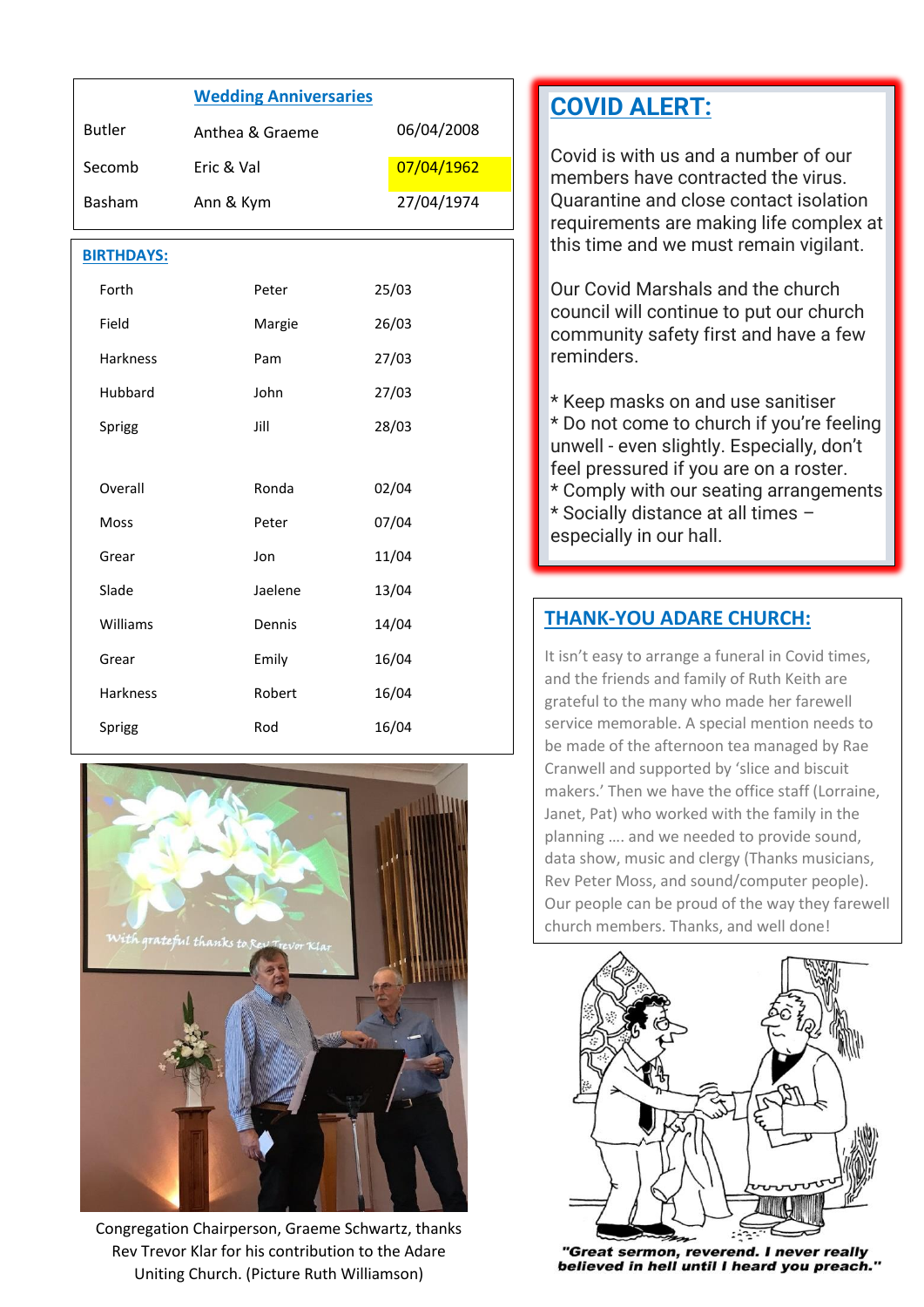## **Larry Goes to Get Prayer for His Hearing**

Larry goes to the revival and listens to the preacher.

After a while the preacher asks anyone with needs to be prayed over to come forward to the front at the altar.

Larry gets in line, and when it's his turn, the preacher asks:

"Larry, what do you want me to pray about for you?"

Larry replies: "Preacher, I need you to pray for my hearing."

The preacher puts one finger in Larry's ear, and he places the other hand on top of Larry's head and prays and prays and prays.

After a few minutes, the preacher removes his hands, stands back and asks Larry: "Larry, how is your hearing now?"

Larry says, "I don't know, Reverend, it's not until next Wednesday"

**When I was just a little kid, I used to pray for a bicycle. Then as I grew older, I learned in Sunday school, that's not how prayer works.**

So, I stole a bike...and prayed for forgiveness.



# **By mistake his Phone rang in Church during prayers...**

The Minister scolded him ...

After prayers, the congregation admonished him for interrupting the silence.

His wife lectured him on his carelessness until they got home.

One could see the shame, embarrassment n humiliation on his face !!

\*He has never stepped into the Church ever again.\*

That evening, he went to a bar ...

He was still nervous and unsure.

By mistake he spilled his drink on the table.

The waiter apologized, gave him a napkin to clean himself up.

The janitor mopped the floor.

The female manager offered him a complimentary drink.

The bar girl gave him a hug n said, "Don't worry man. Who doesn't make mistakes?"

\* - He hasn't stopped going to that bar since then



**ADARE UNITING CHURCH ANNUAL GARAGE SALE**

**SATURDAY 23RD APRIL**